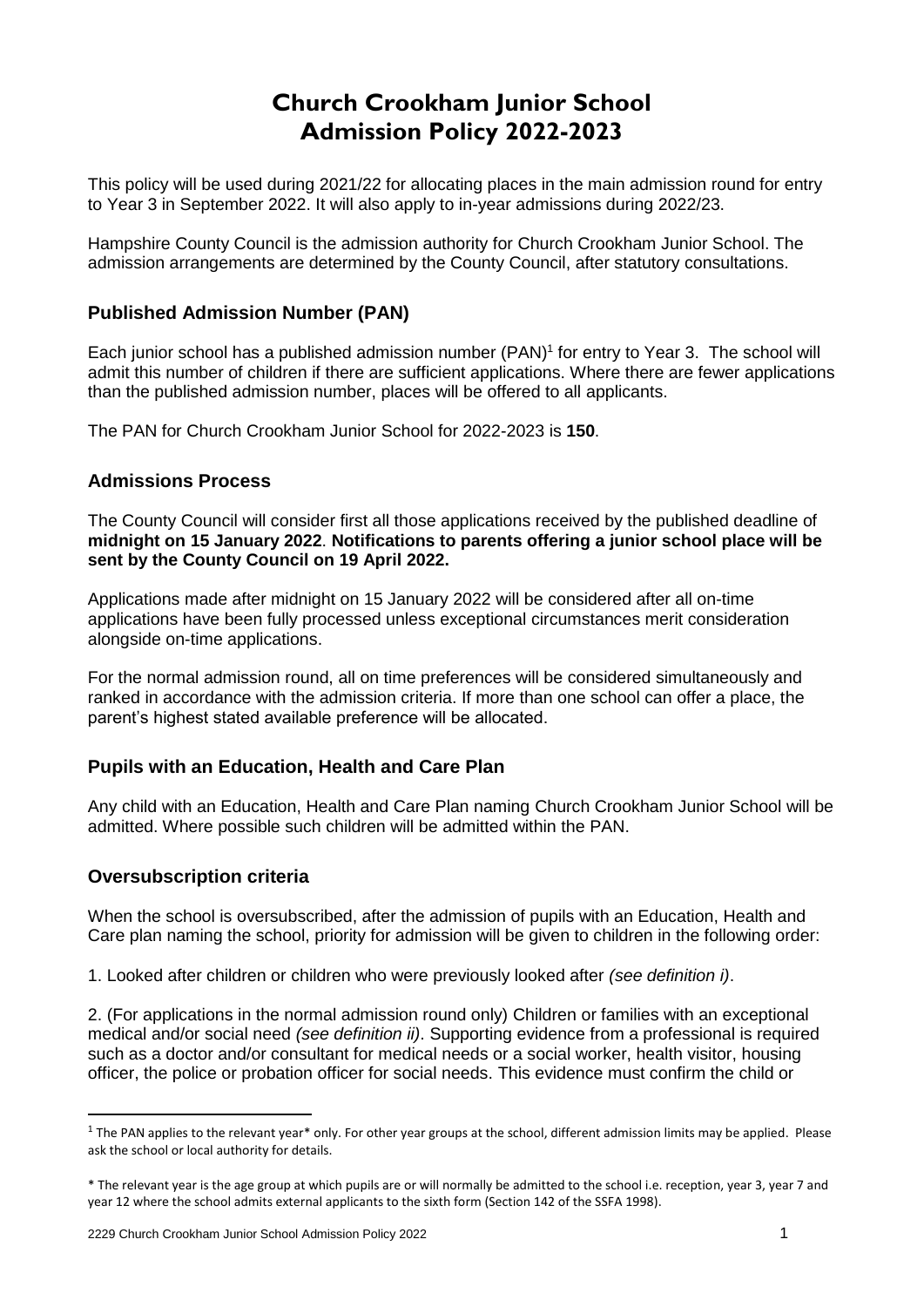family's medical or social need and why that need(s) makes it essential that the child attends Church Crookham Junior School rather than any other. If evidence is not submitted by the application deadline, the medical and/or social need cannot be considered.

3. Children of staff *(see definition iii)* who have, (1) been employed at Church Crookham Junior School for two or more years at the time at which the application for admission to the school is made, or (2) have been recruited to fill a vacant post for which there is a demonstrable skill shortage.

4. Children living **in** the catchment area *(see definition iv)* of Church Crookham Junior School who at the time of application have a sibling *(see definition v)* on the roll of Church Crookham Junior School or the linked infant schools, Crookham CE Aided Infant School or Tweseldown Infant School, who will still be on roll at the time of admission. [See 7 for additional children who may be considered under this criterion.]

5. Children living **out** of the catchment who were allocated a place at the linked infant schools, Crookham CE Aided Infant School or Tweseldown Infant School, in the normal admission round in a previous year because the child was displaced *(see definition vi)* from the catchment school for their address, and they remain living in the catchment area.

6. Other children living **in** the catchment area of Church Crookham Junior School.

7. Children living **out** of the catchment area who at the time of application have a sibling *(see definition v)* on the roll of Church Crookham Junior School or the linked infant schools, Crookham CE Aided Infant School or Tweseldown Infant School, who will still be on roll at the time of admission. [Where a sibling was allocated a place at Church Crookham Junior School or Crookham CE Aided Infant School or Tweseldown Infant School in the normal admission round in a previous year because the child was displaced *(see definition vi)* from the catchment school for their address, the application will be considered under 4, above, subject to the siblings still living in the catchment area for the school from which they were displaced. In future normal admissions rounds a younger sibling will be considered to have been displaced where they were allocated a place at Church Crookham Junior School or Crookham CE Aided Infant School or Tweseldown Infant School under this criterion as a consequence of their elder sibling's displacement and are still living in the catchment area for the school from which they were displaced].

8. Children living **out** of the catchment area who at the time of application are on the roll of the linked infant schools, Crookham CE Aided Infant School or Tweseldown Infant School.

9. Other children.

# *Definitions*

(i) Looked after children are defined as those who are (a) in the care of a local authority, or (b) being provided with accommodation by a local authority in the exercise of their social services functions (see the definition in section 22(1) of the Children Act 1989). Previously looked after children are those who were looked after but immediately after being looked after became subject to an adoption order, child arrangements order, or special guardianship order. An adoption order is an order under section 46 of the Adoption and Children Act 2002 or section 12 of the Adoption Act 1976. Child arrangements orders are defined in section 8 of the Children Act 1989, as amended by section 12 of the Children and Families Act 2014. Child arrangements orders replace residence orders and any residence order in force prior to 22 April 2014 is deemed to be a child arrangements order. Section 14A of the Children Act 1989 defines a 'special guardianship order' as an order appointing one or more individuals to be a child's special guardian (or special guardians).

(ii) Applicants will only be considered under this criterion if on the application form (online or paper) they have ticked the appropriate box explicitly indicating that they wish for their application to be considered under medical / social need. 'Medical need' does not include mild medical conditions, such as asthma or allergies. 'Social need' does not include a parent's wish that a child attends the school because of a child's aptitude or ability or because their friends attend the school or because of routine childminding arrangements. Priority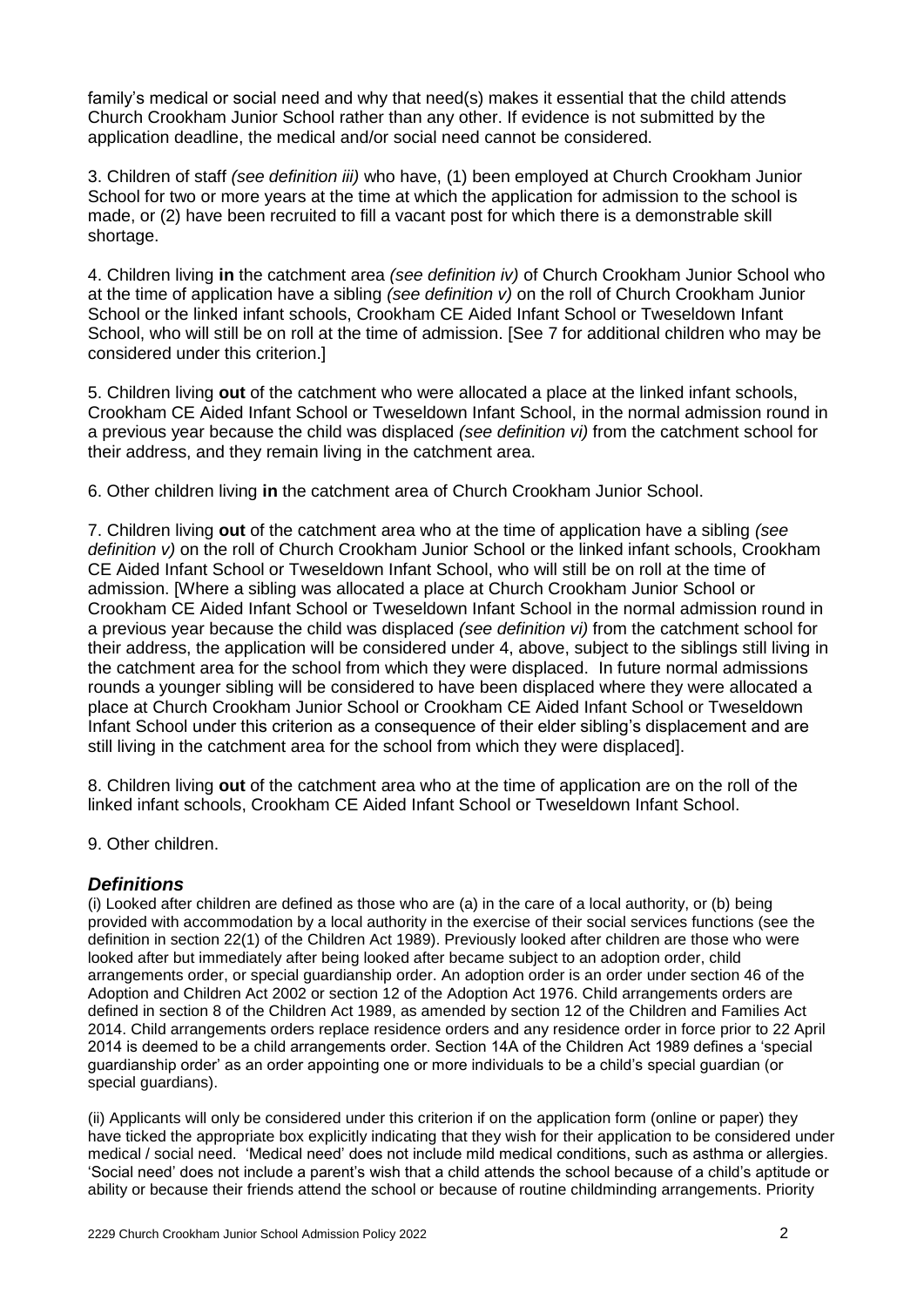will be given to those children whose evidence establishes that they have a demonstrable and significant need to attend a particular school. Equally this priority will apply to children whose evidence establishes that a family member's physical or mental health or social needs mean that they have a demonstrable and significant need to attend a particular school. Evidence must confirm the circumstances of the case and must set out why the child should attend a particular school and why no other school could meet the child's needs. Providing evidence does not guarantee that a child will be given priority at a particular school and in each case a decision will be made based on the merits of the case and whether the evidence demonstrates that a placement should be made at one particular school above any other.

(iii) 'Staff' includes all those on the payroll of the school who (specific to clause (1)) have been an employee continuously for two years at the time of application. 'Children of staff' refers to situations where the staff member is the natural parent, the legal guardian or a resident step parent.

(iv) A map of the school's catchment area can be viewed on the school's details page on the Hampshire County Council website [www.hants.gov.uk/educationandlearning/findaschool.](http://www.hants.gov.uk/educationandlearning/findaschool)

(v) 'Sibling' refers to brother or sister, half brother or half sister, adoptive brother or adoptive sister, foster brother or foster sister, step brother or step sister living as one family unit at the same address. It will also be applied to situations where a full, half or adopted brother or sister are living at separate addresses. Criteria 4 and 7 include children who at the time of application have a sibling for whom the offer of a place at Church Crookham Junior School or the linked infant schools, Crookham CE Aided Infant School or Tweseldown Infant School, has been accepted, even if the sibling is not yet attending.

(vi) Displaced refers to a child who was refused a place at the catchment school in the normal admissions round having named it in the application and was not offered a higher named preference school. To identify the child s catchment school please use this link. Note that some addresses are in catchment for more than one school and in this case, displaced refers to a child who was refused a place at any of their catchment schools.

# **Tie-breaker**

If the school is oversubscribed from within any of the above categories, straight line distance will be used to prioritise applications; applicants living nearer the school have priority. Distances will be measured from the Ordnance Survey home address point to the school address point using Hampshire County Council's Geographic Information Systems (GIS). Distances to multiple dwellings will give priority to the ground floor over the first floor and so on. On individual floors, distances will be measured to the stairs leading to the communal entrance. Where two or more applicants are equidistant, random allocation will be used to allocate the place. An explanation of the random allocation procedure is available on the County website.

# **Additional Information**

#### **Permanent Residence**

The child's permanent residence is where they live, normally including weekends and during school holidays as well as during the week, and should be used for the application. The permanent address of children who spend part of their week with one parent and part with the other, at different addresses, will be the address at which they spend most of their time.

#### **Multiple births**

Where a twin or child from a multiple birth is offered the last place available within the PAN, any further twin or child of the same multiple birth will also be offered a place, if the parents so wish, even though this may raise the number in the year group above the school's PAN.

#### **Fair Access placements by the local authority**

Outside the normal admission round, it may sometimes be necessary for a pupil to be placed by the local authority, or a local placement panel acting on behalf of the authority, in a particular school even if there is a waiting list for admission. Such placements will be made in accordance